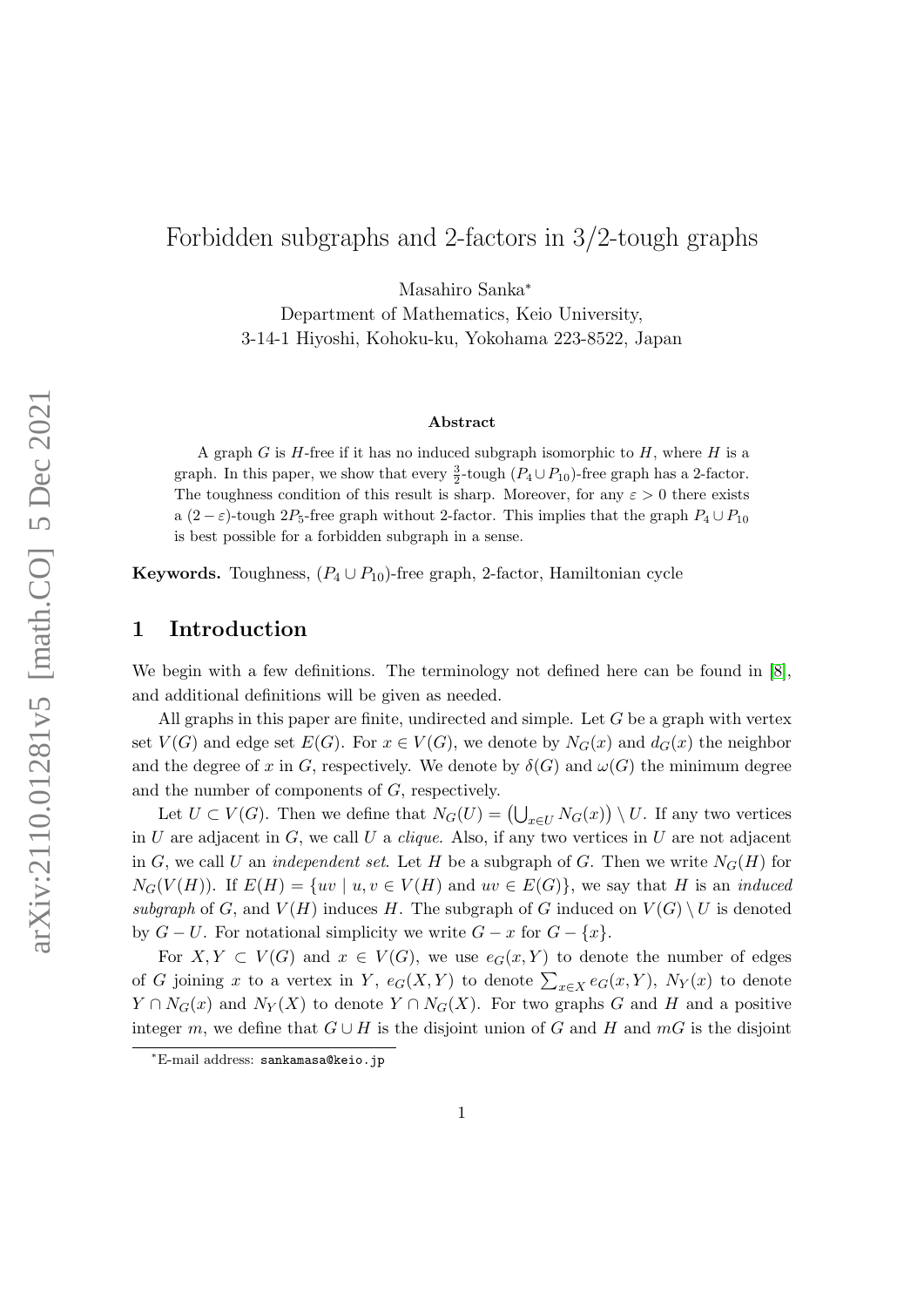union of m copies of G. We denote by  $G + H$  the join of G and H, which is defined by  $V(G+H) = V(G) \cup V(H)$  and  $E(G+H) = E(G) \cup E(H) \cup \{uv \mid u \in V(G) \text{ and } v \in V(H)\}.$ We use  $K_n$  and  $P_n$  to denote the complete graph and the path with n vertices, respectively.

A  $k$ -factor of a graph G is a spanning subgraph of G in which every vertex has degree k. In particular, a 2-factor is a spanning subgraph in which every component is a cycle. We call a connected 2-factor a hamiltonian cycle, and say that  $G$  is hamiltonian if  $G$  has a hamiltonian cycle.

The *toughness* of a graph G, denoted by  $t(G)$ , is defined by

$$
t(G) = \min\left\{\frac{|U|}{\omega(G-U)} \mid U \subset V(G) \text{ and } \omega(G-U) \ge 2\right\}
$$

or  $t(G) = \infty$  if G is complete. For a real number t, if  $t(G) \geq t$ , then we say that G is a t-tough graph. Clearly, a graph G is t-tough if and only if  $t \cdot \omega(G-U) \leq |U|$  for any subset  $U \subset V(G)$  with  $\omega(G-U) \geq 2$ .

The notion of toughness was introduced in the study of hamiltonian graphs by Chvátal [\[7\]](#page-13-1). It is well known that every hamiltonian graph is 1-tough, but the converse does not hold. Chvátal has conjectured that the converse holds at least in an approximate sense.

<span id="page-1-0"></span>**Conjecture 1.1** ([\[7\]](#page-13-1), 1973). There exists a constant  $t_0$  such that every  $t_0$ -tough graph on at least three vertices is hamiltonian.

In [\[2\]](#page-13-2), Bauer, Broersma and Veldman constructed a  $(\frac{9}{4} - \varepsilon)$ -tough graph which is not hamiltonian for any  $\varepsilon > 0$ . Thus, the constant  $t_0$  is at least  $\frac{9}{4}$  if Conjecture [1.1](#page-1-0) is true. However, it is still open whether every  $\frac{9}{4}$ -tough graph on at least three vertices is hamiltonian. For details of known results on Conjecture [1.1,](#page-1-0) we refer the reader to the survey [\[1\]](#page-12-0).

Partial results related to Conjecture [1.1](#page-1-0) have been obtained in some restricted classes of graphs. In particular, our work was inspired by the result on the class of split graphs. A graph  $G$  is a *split graph* if the vertex set of  $G$  can be partitioned into a clique and an independent set. Kratsch, Lehel and Müller showed the following theorem.

<span id="page-1-1"></span>**Theorem 1.2** ([\[13\]](#page-13-3), 1996). Every  $\frac{3}{2}$ -tough split graph on at least three vertices is hamiltonian. Moreover, for any  $\varepsilon > 0$  there exists a  $(\frac{3}{2} - \varepsilon)$ -tough split graph which has no 2-factor.

It has been shown that Conjecture [1.1](#page-1-0) is true for some superclass of split graphs, for example, spider graphs  $[11]$ , chordal graphs  $[6, 10]$  $[6, 10]$ ,  $2K_2$ -free graphs  $[5, 15, 14]$  $[5, 15, 14]$  $[5, 15, 14]$ , and  $(P_2 \cup P_3)$ -free graphs [\[16\]](#page-13-10). However, some of the above results are not known to be best about the toughness condition, which cannot be smaller than  $\frac{3}{2}$  by Theorem [1.2.](#page-1-1)

In order to estimate the condition for the existence of hamiltonian cycles, it is natural to study 2-factors. In the general case, the following theorem was proved by Enomoto, Jackson, Katerinis and Saito.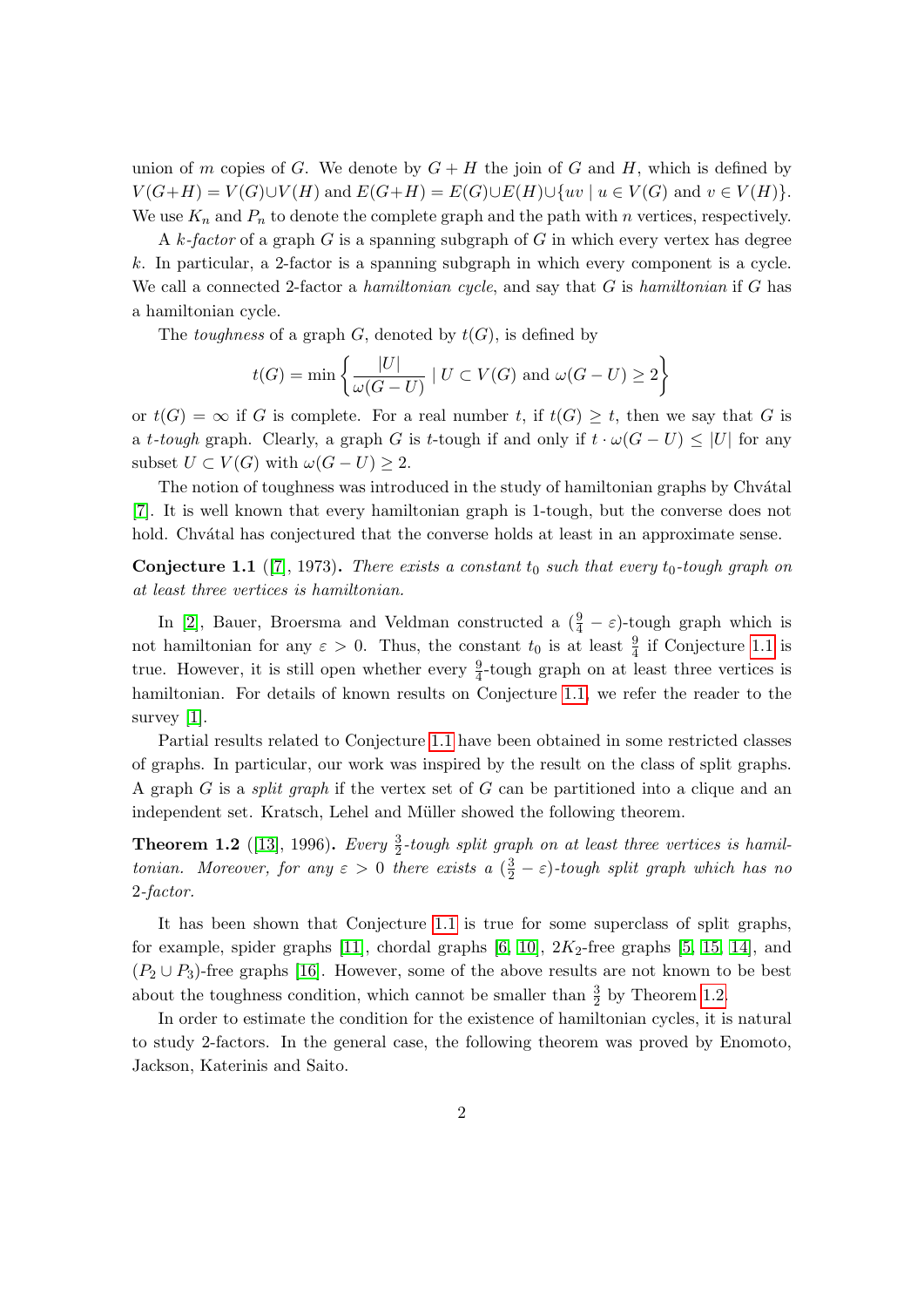<span id="page-2-0"></span>**Theorem 1.3** ([\[9\]](#page-13-11), 1985). Let  $k > 2$  be an integer. Then every k-tough graph on n vertices with  $n \geq k+1$  and kn even has a k-factor. Moreover, for any  $\varepsilon > 0$  there exists a  $(k - \varepsilon)$ -tough graph on n vertices with  $n \geq k + 1$  and kn even which has no k-factor.

Theorem [1.3](#page-2-0) implies that every 2-tough graph on at least three vertices has a 2-factor, and that there exists an infinite sequence of graphs without 2-factor having toughness approaching 2. On the other hand, the toughness boundary for split graphs to have a 2-factor is  $\frac{3}{2}$ . This result was extended to the class of chordal graphs in [\[3\]](#page-13-12).

For a graph  $H$ , a graph  $G$  is called an  $H$ -free graph if it contains no induced subgraph isomorphic to  $H$ . Note that for two graphs  $H$  and  $K$ , if  $H$  contains an induced subgraph isomorphic to  $K$ , then every  $K$ -free graph is an  $H$ -free graph. So in this paper, we study as large a graph  $H$  as possible, such that every  $\frac{3}{2}$ -tough  $H$ -free graph has a 2-factor, and show the following result.

# <span id="page-2-1"></span>**Theorem 1.4.** Every  $\frac{3}{2}$ -tough  $(P_4 \cup P_{10})$ -free graph on at least three vertices has a 2-factor.

Since the class of  $(P_4 \cup P_{10})$ -free graphs is a superclass of split graphs, the toughness condition of Theorem [1.4](#page-2-1) is sharp. Furthermore, in [\[4\]](#page-13-13), Bauer and Schmeichel constructed a  $(2 - \varepsilon)$ -tough 2P<sub>5</sub>-free graph without 2-factor for any  $\varepsilon > 0$ . Since the class of 2P<sub>5</sub>-free graphs is a common subclass of  $(P_4 \cup P_{11})$ -free graphs and  $(P_5 \cup P_{10})$ -free graphs, the length of two paths of the graph forbidden in the assumptions of Theorem [1.4](#page-2-1) is best.

The proof of Theorem [1.4](#page-2-1) is given in the subsequent sections. In Section [2,](#page-2-2) we recall a well-known theorem of Tutte [\[17\]](#page-13-14) for the existence of 2-factors and introduce related lemmas. In Section [3,](#page-3-0) we prove Theorem [1.4.](#page-2-1) We believe that our work might be useful in proving that Conjecture [1.1](#page-1-0) is true for more classes of graphs.

# <span id="page-2-2"></span>2 Tutte's 2-factor theorem and related lemmas

In this section, we write a criterion given in [\[17\]](#page-13-14) by Tutte for a graph to have a 2-factor. Let S and T be disjoint subsets of  $V(G)$ , and C be a component of  $G - (S \cup T)$ . Then C is said to be an *odd component* if  $e_G(C, T) \equiv 1 \mod 2$ . Let  $h(S, T)$  be the number of odd components of  $G - (S \cup T)$ . Also, let

$$
\eta(S,T) = 2|S| - 2|T| + \sum_{x \in T} d_{G-S}(x) - h(S,T).
$$

The following theorem is the case  $k = 2$  of Tutte's k-factor theorem.

<span id="page-2-3"></span>**Theorem 2.1** ([\[17\]](#page-13-14), 1952). For a graph G, each of the following holds:

- (i)  $\eta(S,T) \equiv 0 \mod 2$  for every disjoint sets  $S, T \subset V(G)$ .
- (ii) G has a 2-factor if and only if  $\eta(S,T) \geq 0$  for every disjoint sets  $S, T \subset V(G)$ .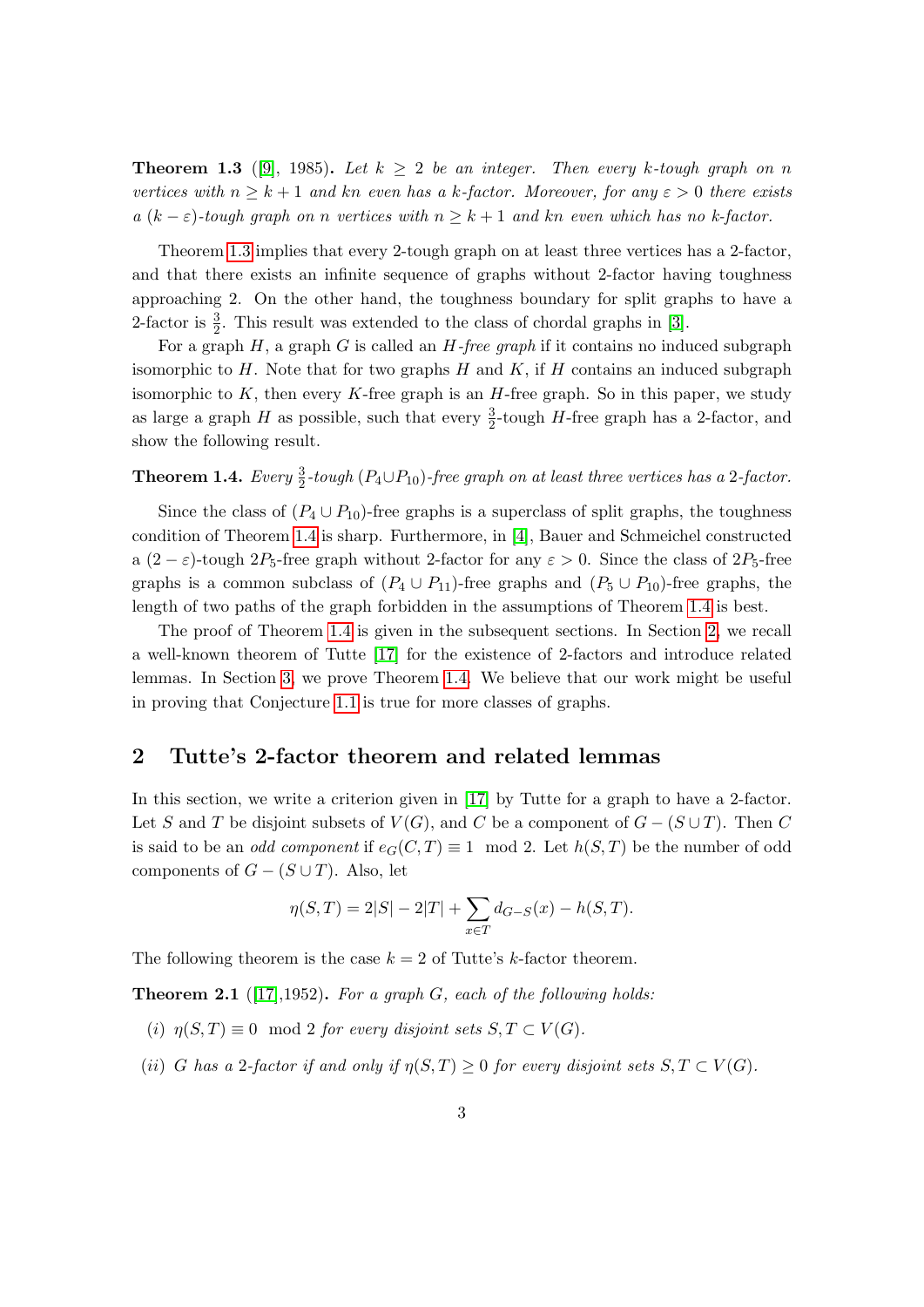Let G be a graph without 2-factor. Then by Theorem [2.1,](#page-2-3) there exists a pair  $(S, T)$ of disjoint subsets of  $V(G)$  with  $\eta(S,T) \leq -2$ , and we call such a pair a Tutte pair for G. We define that a Tutte pair  $(S, T)$  is called a *special Tutte pair* if among all the Tutte pairs for G,

- (a)  $|S|$  is maximum;
- (b)  $|T|$  is minimum subject to (a); and
- (c)  $h(S,T)$  is minimum subject to (b).

We use the following lemma for a special Tutte pair. This lemma was proved, for example, in [\[12\]](#page-13-15).

<span id="page-3-1"></span>**Lemma 2.2** ([\[12\]](#page-13-15), Lemma 3.2, Lemma 3.3). Let G be a graph without 2-factor, and let  $(S, T)$  be a special Tutte pair of G. Then each of the followings holds:

- (i) The set  $T$  is independent in  $G$ .
- (ii) Each vertex  $x \in T$  is adjacent to exactly  $d_{G-S}(x)$  odd components of  $G (S \cup T)$ .
- (iii) If C is an odd component of  $G (S \cup T)$ , then for any  $y \in V(C)$ ,  $e_G(y,T) \leq 1$ .
- (iv) Let  $x \in T$  be a vertex with  $d_{G-S}(x) \geq 2$ . If x is adjacent to an odd component C of  $G - (S \cup T)$ , then  $|V(C)| \geq 3$ .

### <span id="page-3-0"></span>3 Proof of Theorem [1.4](#page-2-1)

In order to prove Theorem [1.4,](#page-2-1) suppose that G is a  $\frac{3}{2}$ -tough  $(P_4 \cup P_{10})$ -free graph on at least three vertices which has no 2-factor. Then we can take a special Tutte pair  $(S, T)$ for G by Theorem [2.1.](#page-2-3) Note that  $\delta(G) \geq 3$  since G is a  $\frac{3}{2}$ -tough non-complete graph.

<span id="page-3-2"></span>Claim 3.1.  $S \neq \emptyset$  and  $|T| \geq 2$ .

**Proof.**  $\eta(S,\emptyset) = 2|S|$  immediately shows that T is not empty. Suppose that  $S = \emptyset$ . Then we have  $h(\emptyset, T) \ge \delta(G) \ge 3$  by Lemma [2.2\(](#page-3-1)*ii*). Since G is  $\frac{3}{2}$ -tough,  $h(\emptyset, T) \le \omega(G - T) \le$ 2  $\frac{2}{3}|T|$  holds. However, since  $(\emptyset, T)$  is a Tutte pair, we have

$$
-2 \ge \eta(\emptyset, T) = -2|T| + \sum_{x \in T} d_G(x) - h(\emptyset, T) \ge |T| - h(\emptyset, T) \ge \frac{|T|}{3} \ge \frac{1}{3},
$$

a contradiction. Thus, S is not empty.

Suppose that  $|T| = 1$ , and let  $T = \{x\}$ . Then by Lemma [2.2\(](#page-3-1)*ii*),  $d_{G-S}(x) = h(S,T)$ holds. However, since S is not empty and  $(S, T)$  is the Tutte pair, we have

$$
-2 \ge \eta(S,T) = 2|S| - 2 + d_{G-S}(x) - h(S,T) = 2|S| - 2 \ge 0,
$$

a contradiction. Thus, we conclude  $|T| \geq 2$ .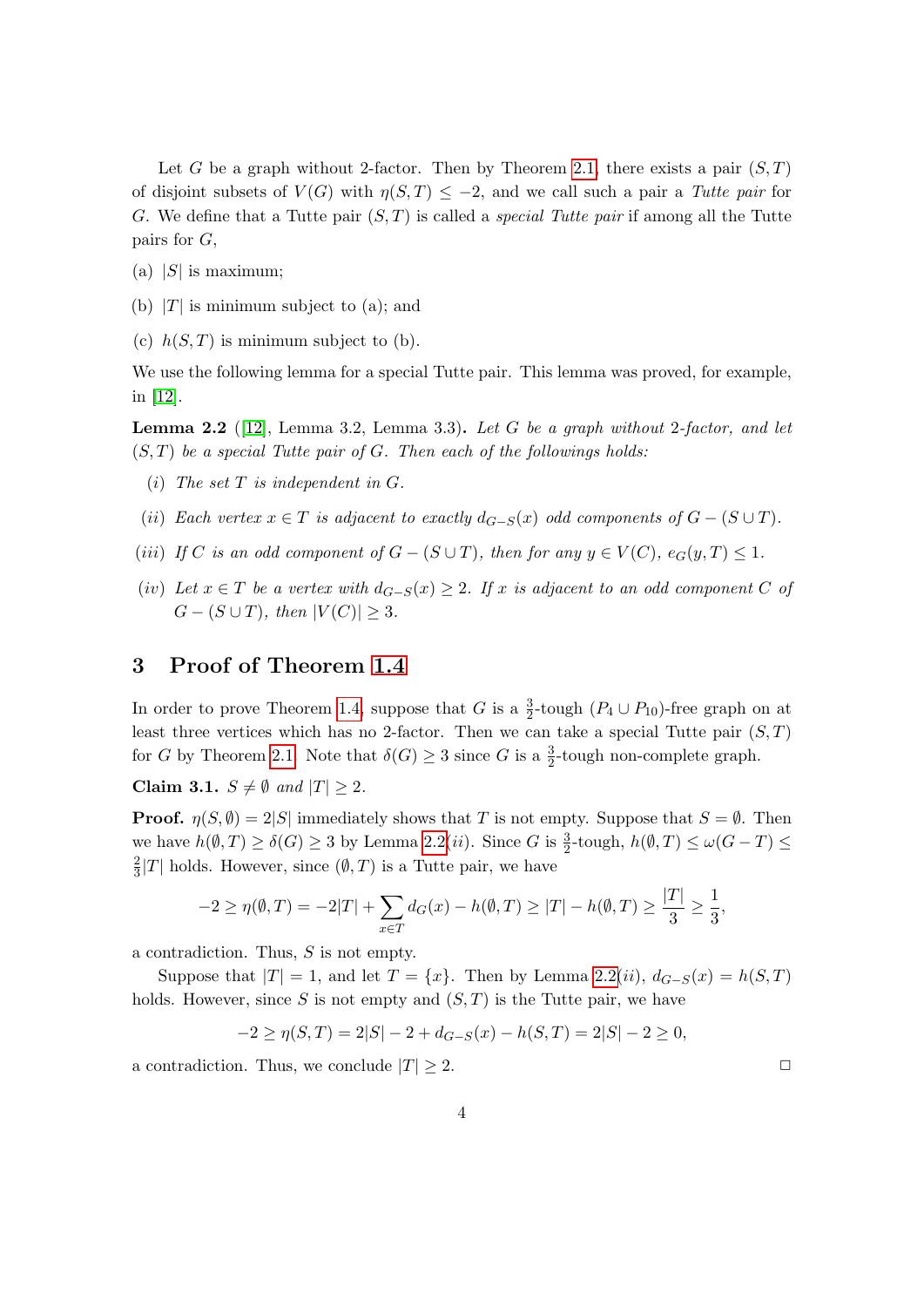In the following, the special Tutte pair  $(S, T)$  is fixed. Thus, we let  $h = h(S, T)$ . Let

$$
m = \max\{d_{G-S}(x) | x \in T\}
$$
, and  
\n $T_j = \{x \in T | d_{G-S}(x) = j\}$  for  $j = 0, 1, ..., m$ .

Clearly,

$$
|T| = \sum_{j=0}^{m} |T_j|
$$
 and  $\sum_{x \in T} d_{G-S}(x) = \sum_{j=0}^{m} j|T_j|$ 

hold. Therefore, we have

<span id="page-4-0"></span>
$$
\eta(S,T) = 2|S| + \sum_{j=0}^{m} (j-2)|T_j| - h \le -2.
$$
\n(1)

Let D be the set of components of  $G - S$  intersecting with  $T \setminus T_0$  and C be the set of odd components of  $G - (S \cup T)$ . For each  $D \in \mathcal{D}$  and  $x \in T \setminus T_0$ , we define

$$
C_D = \{ C \in \mathcal{C} \mid C \text{ is included in } D \} \text{ and } C_x = \{ C \in \mathcal{C} \mid e_G(x, C) = 1 \}.
$$

Note that for any  $x \in V(D) \cap T$  where  $D \in \mathcal{D}$ , the set  $\mathcal{C}_x$  is a subset of  $\mathcal{C}_D$ .

Let  $C \in \mathcal{C}$ . If  $e_G(C, T) \geq 3$ , we say that C is *strong*; otherwise, C is *weak*. Note that if C is weak, then  $e_G(C, T) = 1$ . For each  $D \in \mathcal{D}$ , we take a vertex  $x_D \in V(D) \cap T$  such that the number of strong odd components adjacent to  $x_D$  is maximum.

**Case 1.** For any  $D \in \mathcal{D}$ , every odd component in  $\mathcal{C}_D \setminus \mathcal{C}_{x_D}$  is weak.

In this case, we define

$$
T^{I} = \{x_D \mid D \in \mathcal{D}\},
$$
  
\n
$$
T^{I}_{j} = T^{I} \cap T_{j} \text{ for } j = 1, ..., m,
$$
  
\n
$$
T^{II} = \left\{ y \in T \mid y \text{ is adjacent to some } C \in \mathcal{C} \setminus \left(\bigcup_{D \in \mathcal{D}} \mathcal{C}_{x_D}\right) \right\}, \text{ and}
$$
  
\n
$$
T^{II}_{j} = T^{II} \cap T_{j} \text{ for } j = 1, ..., m.
$$

Let  $D \in \mathcal{D}$  and  $y \in T^{\text{II}} \cap V(D)$ . Since  $x_D$  and y are in the same component D, we have  $\mathcal{C}_{x_D} \cap \mathcal{C}_y \neq \emptyset$ , which implies

<span id="page-4-1"></span>
$$
h = \sum_{D \in \mathcal{D}} \left( |\mathcal{C}_{x_D}| + \sum_{y \in T^{\text{II}} \cap V(D)} |\mathcal{C}_y \setminus \mathcal{C}_{x_D}| \right) \le \sum_{j=1}^m \left( j|T_j^{\text{I}}| + (j-1)|T_j^{\text{II}}| \right). \tag{2}
$$

Let

$$
W = S \cup T^{II} \cup N_G (T_1 \setminus T_1^I).
$$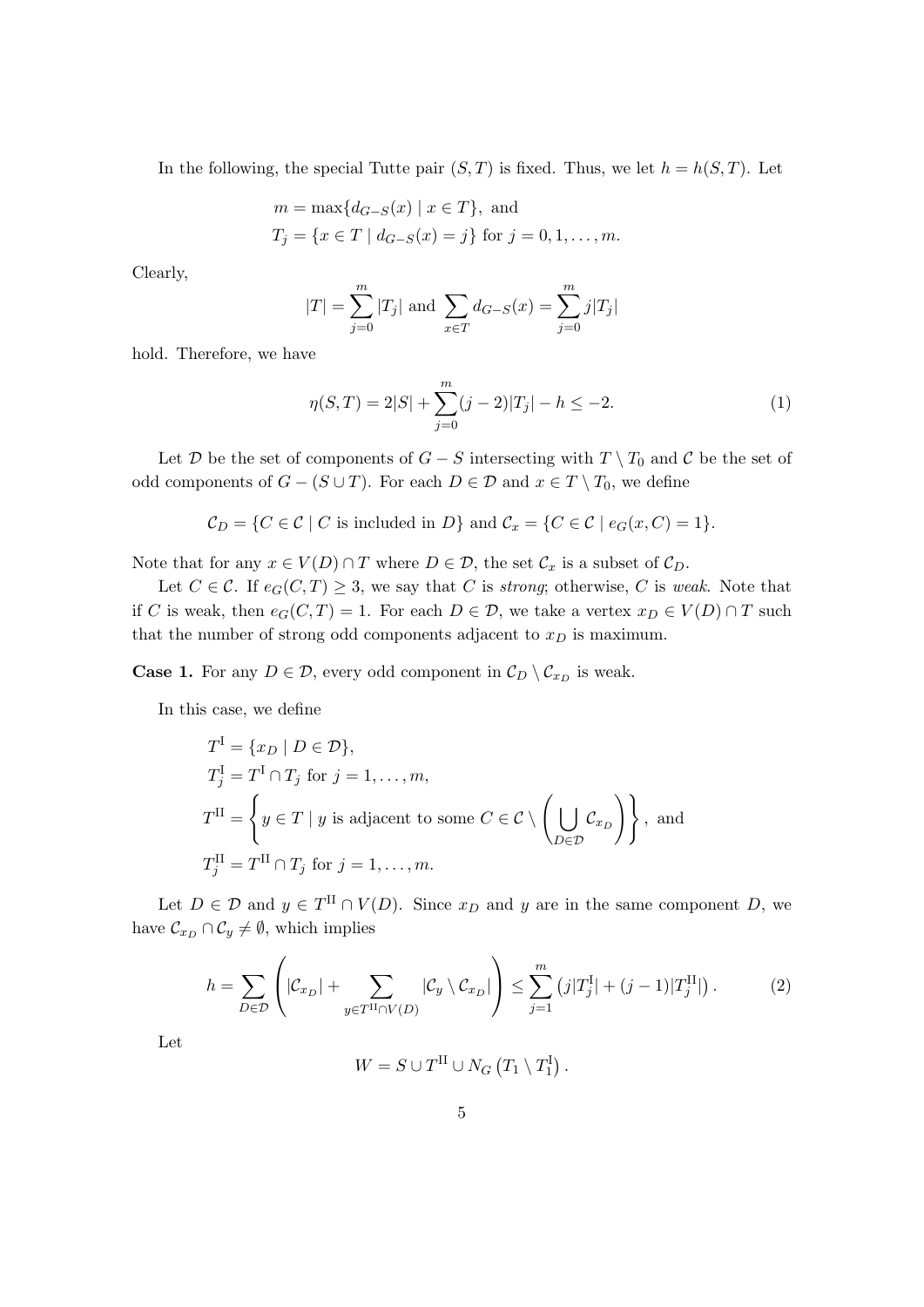Then the graph  $G - W$  has at least  $|T_0| + |T_1| + |T^{\mathrm{I}} \setminus T_1| + |T^{\mathrm{II}}|$  components. Moreover, [\(1\)](#page-4-0) and [\(2\)](#page-4-1) imply

<span id="page-5-0"></span>
$$
|W| = |S| + |T_1| + |T^{\mathrm{II}}| - |T_1^{\mathrm{I}}|
$$
  
\n
$$
\leq |T_0| + \frac{3}{2}|T_1| + \frac{1}{2} \left( h - \sum_{j=2}^m (j-2)|T_j| \right) - 1 + |T^{\mathrm{II}}| - |T_1^{\mathrm{I}}|
$$
  
\n
$$
\leq |T_0| + \frac{3}{2}|T_1| + \frac{1}{2} \sum_{j=2}^m (2|T_j^{\mathrm{I}}| + |T_j^{\mathrm{II}}|) - 1 + |T^{\mathrm{II}}| - \frac{|T_1^{\mathrm{I}}|}{2}
$$
  
\n
$$
\leq |T_0| + \frac{3}{2}|T_1| + |T^{\mathrm{I}} \setminus T_1| + \frac{3}{2}|T^{\mathrm{II}}| - \frac{|T_1^{\mathrm{I}}|}{2} - 1
$$
  
\n
$$
< |T_0| + \frac{3}{2}|T_1| + |T^{\mathrm{I}} \setminus T_1| + \frac{3}{2}|T^{\mathrm{II}}|.
$$
  
\n(3)

Suppose that  $\omega(G - W) = 1$ . Then since  $|T| \ge 2$  by Claim [3.1,](#page-3-2)  $T_0 = T_1 = T^{\text{II}} = \emptyset$  and  $|T^I| = 1$  hold. Let  $\{x\} = T^I$ . Then all odd components of  $G - (S \cup T)$  are adjacent to x, which implies  $m \leq h = d_{G-S}(x) \leq m$ . However, [\(1\)](#page-4-0) follows

$$
-2 \ge \eta(S,T) = 2|S| + \sum_{j=2}^{m} (j-2)|T_j| - h \ge 2|S| + m - 2 - m = 2|S| - 2
$$

implying  $|S| = 0$ , contrary to Claim [3.1.](#page-3-2) Therefore,  $\omega(G - W) \ge 2$  holds. Since the graph G is  $\frac{3}{2}$ -tough, we have

$$
\frac{3}{2} (|T_0| + |T_1| + |T^{\mathrm{I}} \setminus T_1| + |T^{\mathrm{II}}|) \le \frac{3}{2} \omega(G - W) \le |W|,
$$

a contradiction to [\(3\)](#page-5-0).

**Case 2.** There exists  $D \in \mathcal{D}$  such that the set  $\mathcal{C}_D \setminus \mathcal{C}_{x_D}$  has some strong odd components.

We use the following terminology for paths. Let  $P$  be a path. If  $u$  and  $v$  are the end-vertices of P, we say that P is a uv-path. For  $x, y \in V(P)$ ,  $xPy$  denotes the subpath of P between x and y. Let P be an  $xy$ -path and Q be a  $yz$ -path. If P and Q are internally disjoint, then  $xPyQz$  denotes a path between x and z passing through P and Q. For a set U, if end-vertices of a path P are both in U, we say that P is a U-path. The term defined below plays an important role in the proof.

<span id="page-5-1"></span>**Definition 3.2.** Let  $C \in \mathcal{C}$  be strong. For  $U \subset N_T(C)$  with  $|U| \geq 2$ , a U-path P is called a basic  $U$ -path for  $C$  if

- all internal vertices of  $P$  are on  $C$ , and
- P is an induced path in G passing through at most two vertices in  $N_C(U)$ .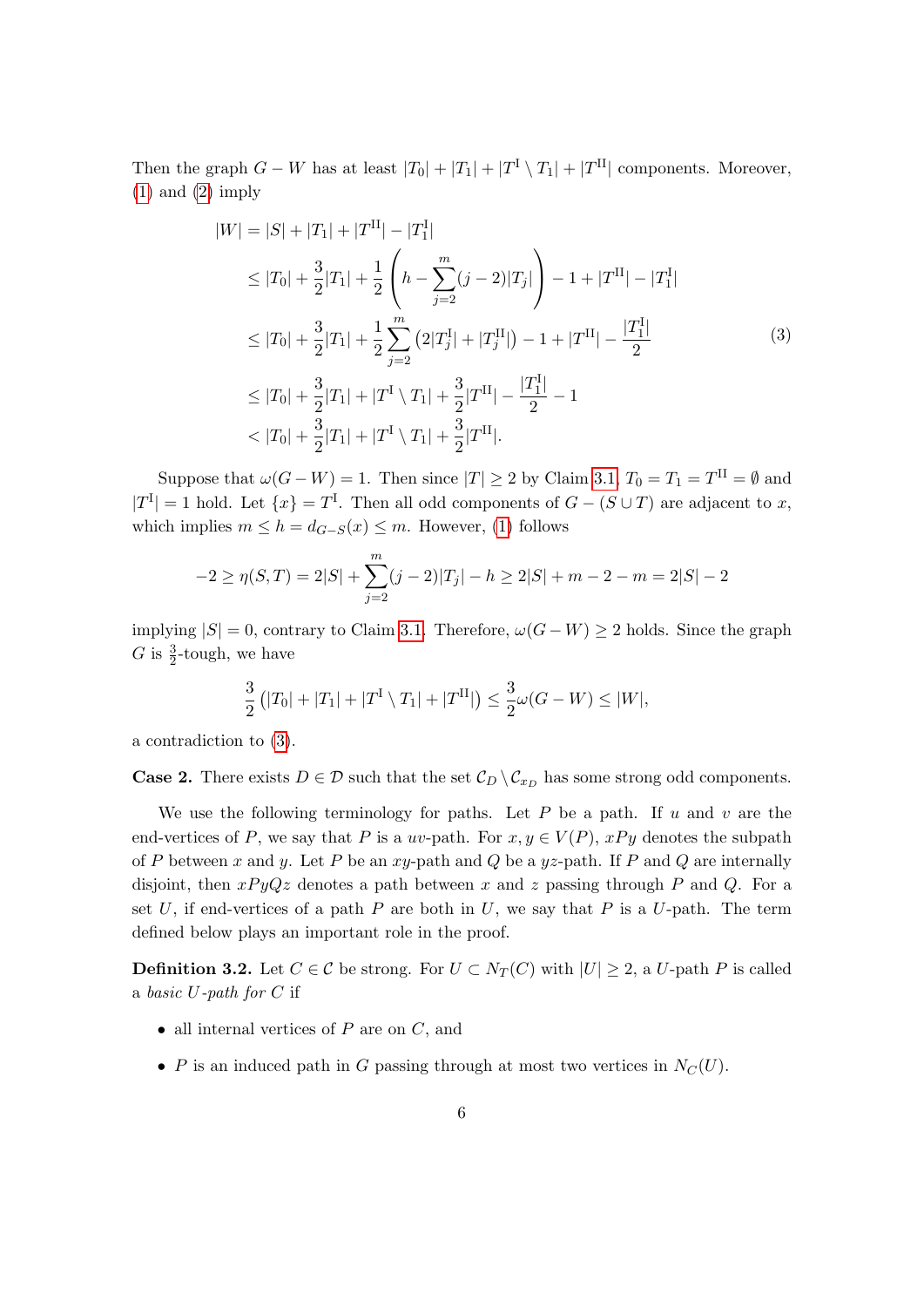In Definition [3.2,](#page-5-1) for any vertex  $u \in U$ , we can take a basic U-path for C starting in u. In fact, we can just choose the shortest path that starts from  $u$  and goes through  $C$ to another vertex of U. Moreover, by Lemma [2.2\(](#page-3-1)*iii*), every basic U-path for C is on at least 4 vertices.

Let  $D \in \mathcal{D}$  and  $x = x_D$ . Suppose that  $\mathcal{C}_D \setminus \mathcal{C}_x$  has some strong odd components. Then we can take a strong odd component  $C_0 \in \mathcal{C}_D \setminus \mathcal{C}_x$  such that there exists  $C_1 \in \mathcal{C}_x$  with  $N_T(C_0) \cap N_T(C_1) \neq \emptyset$ . For  $U_1 = \{x\} \cup (N_T(C_0) \cap N_T(C_1))$ , let  $Q_1$  be a basic  $U_1$ -path for  $C_1$  starting in x and  $y \in N_T(C_0) \cap N_T(C_1)$  be the other end-vertex of  $Q_1$ . Now we assume that the strong odd component  $C_0 \in C_D \setminus C_x$  is chosen so that the number of vertices on  $Q_1$  is as small as possible.

Since  $C_0$  is strong, we can take a basic  $N_T(C_0)$ -path  $Q_0$  for  $C_0$  starting in y. Let  $z \in N_T(C_0) \setminus \{y\}$  be the other end-vertex of  $Q_0$ . Also, by the choice of x and  $C_0 \in C_y \setminus C_x$ , there exists a strong odd component  $C_2 \in \mathcal{C}_x \setminus \mathcal{C}_y$ . We take a basic  $(N_T(C_2) \setminus \{z\})$ -path  $Q_2$  for  $C_2$  starting in x and let  $w \in N_T(C_2) \setminus \{x, z\}$  be the other end-vertex of  $Q_2$ . By the choice of those paths, Claim [3.3](#page-6-0) immediately follows.

<span id="page-6-0"></span>Claim 3.3. Each of the following holds.

- (i) Let  $C \in \mathcal{C}_D \backslash \mathcal{C}_x$ . If C is strong, then for any  $u \in N_T(C) \backslash \{y\}$  we have  $e_G(u, Q_1) = 0$ .
- (ii) For any  $u \in T \setminus \{y, z\}$  we have  $e_G(u, Q_0) = 0$ .
- (iii) For any  $u \in T \setminus \{w, x, z\}$  we have  $e_G(u, Q_2) = 0$ .

We define a path  $Q$  in  $G$  as

$$
Q = \begin{cases} wQ_2xQ_1yQ_0z & \text{if } e_G(w,Q_1) = 0 \text{ and } e_G(z,Q_2) = 0; \\ wQ_2z_2zQ_0yQ_1x & \text{if } e_G(w,Q_1) = 0 \text{ and } e_G(z,Q_2) = 1; \\ xQ_2ww_1Q_1yQ_0z & \text{if } e_G(w,Q_1) = 1 \text{ and } e_G(z,Q_2) = 0; \\ xQ_1w_1wQ_2z_2zQ_0y & \text{if } e_G(w,Q_1) = 1 \text{ and } e_G(z,Q_2) = 1, \end{cases}
$$

where

$$
z_2 \in N_G(z) \cap V(Q_2)
$$
 if  $e_G(z, Q_2) = 1$ , and  
\n $w_1 \in N_G(w) \cap V(Q_1)$  if  $e_G(w, Q_1) = 1$ .

By Claim [3.3,](#page-6-0)  $Q$  is an induced path in  $G$  on at least 10 vertices.

<span id="page-6-1"></span>**Claim 3.4.** Let  $C \in \mathcal{C}$  and  $v \in T \setminus (T_0 \cup T_1)$ . Then each of the following holds.

- (i) If C is strong, then C is adjacent to at least one of  $\{x, y, z, w\}$ .
- (ii) If v is adjacent to some weak odd component in  $C$ , then v is adjacent to at least one of  $\{C_0, C_1, C_2\}$ .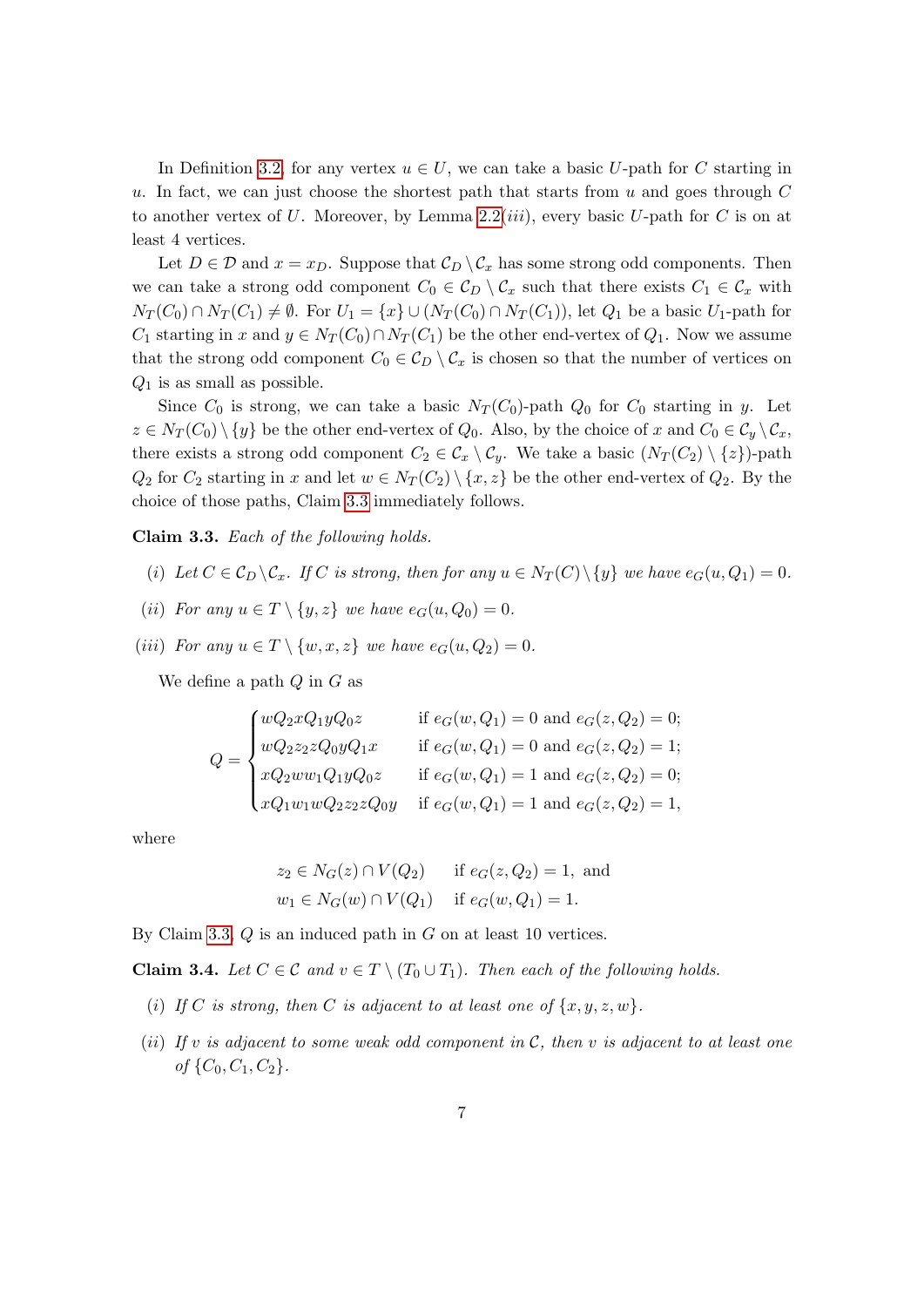**Proof.** For (i), suppose that there exists a strong odd component  $C \in \mathcal{C}$  such that C is not adjacent to x, y, z and w. Then we can take a basic  $N_T(C)$ -path P for C, which is an induced path in G on at least 4 vertices. Let  $u, v \in N_T(C)$  be the end-vertices of P. By Claim [3.3,](#page-6-0) both u and v are not adjacent to any vertex on Q. Thus,  $P \cup Q$  would contain  $P_4 \cup P_{10}$  which is an induced subgraph of G, contrary to the assumption.

Next for (ii), suppose that there exists a vertex  $v \in T \setminus (T_0 \cup T_1)$  such that v is adjacent to some weak odd component  $C \in \mathcal{C}$ , but not to  $C_0$ ,  $C_1$  and  $C_2$ . By Lemma [2.2\(](#page-3-1)*ii*), we can take an odd component  $C' \in \mathcal{C}_v \setminus \{C\}$ . Also, by Lemma [2.2\(](#page-3-1)*iv*), the odd component C has at least 3 vertices. Let  $p \in N_C(v)$ ,  $q \in N_{C'}(v)$  and  $r \in N_C(p)$ . Then  $P = r p v q$  is an induced path in G on 4 vertices. Thus,  $P \cup Q$  would contain  $P_4 \cup P_{10}$  which is an induced subgraph of  $G$ , contrary to the assumption.  $\Box$ 

We define

$$
C^* = C \setminus (C_x \cup C_y \cup C_z \cup C_w),
$$
  
\n
$$
T^I = \{x, y, z, w\},
$$
  
\n
$$
T^I_j = T^I \cap T_j \text{ for } j = 1, ..., m,
$$
  
\n
$$
T^{II} = \{u \in T \mid u \text{ is adjacent to some } C \in C^*\}, \text{ and}
$$
  
\n
$$
T^{II}_j = T^{II} \cap T_j \text{ for } j = 1, ..., m.
$$

The definitions of  $\mathcal{C}^*$  and  $T^{\text{II}}$  imply  $T^{\text{I}} \subset T \setminus T^{\text{II}}$ . By Claim [3.4\(](#page-6-1)*i*), every odd component in  $\mathcal{C}^*$  is weak. Moreover, by Claim [3.4\(](#page-6-1)*ii*), every vertex in  $T^{\text{II}} \setminus T_1^{\text{II}}$  is adjacent to at least one of  $\{C_0, C_1, C_2\}$ . Thus, we obtain

$$
|\mathcal{C}^*| \le |T_1^{\text{II}}| + \sum_{j=2}^m (j-1)|T_j^{\text{II}}|,
$$

which implies

<span id="page-7-0"></span>
$$
h = |\mathcal{C}|
$$
  
\n
$$
= |\mathcal{C}^* \cup \mathcal{C}_x \cup \mathcal{C}_y \cup \mathcal{C}_z \cup \mathcal{C}_w|
$$
  
\n
$$
\leq |\mathcal{C}^*| + |\mathcal{C}_x| + |\mathcal{C}_y \setminus \{C_1\}| + |\mathcal{C}_z \setminus \{C_0\}| + |\mathcal{C}_w \setminus \{C_2\}|
$$
  
\n
$$
\leq |T_1^{\text{II}}| + \sum_{j=2}^m (j-1)|T_j^{\text{II}}| + \sum_{j=1}^m j|T_j^{\text{I}}| - 3.
$$
\n(4)

Let

$$
W = S \cup (T^{\mathrm{II}} \setminus T_1^{\mathrm{II}}) \cup N_G(T_1 \setminus T_1^{\mathrm{II}}).
$$

Then the graph  $G - W$  has at least  $|T_0| + |T_1| + |T^{\text{II}} \setminus T_1^{\text{II}}| + 1$  components. Moreover, [\(1\)](#page-4-0)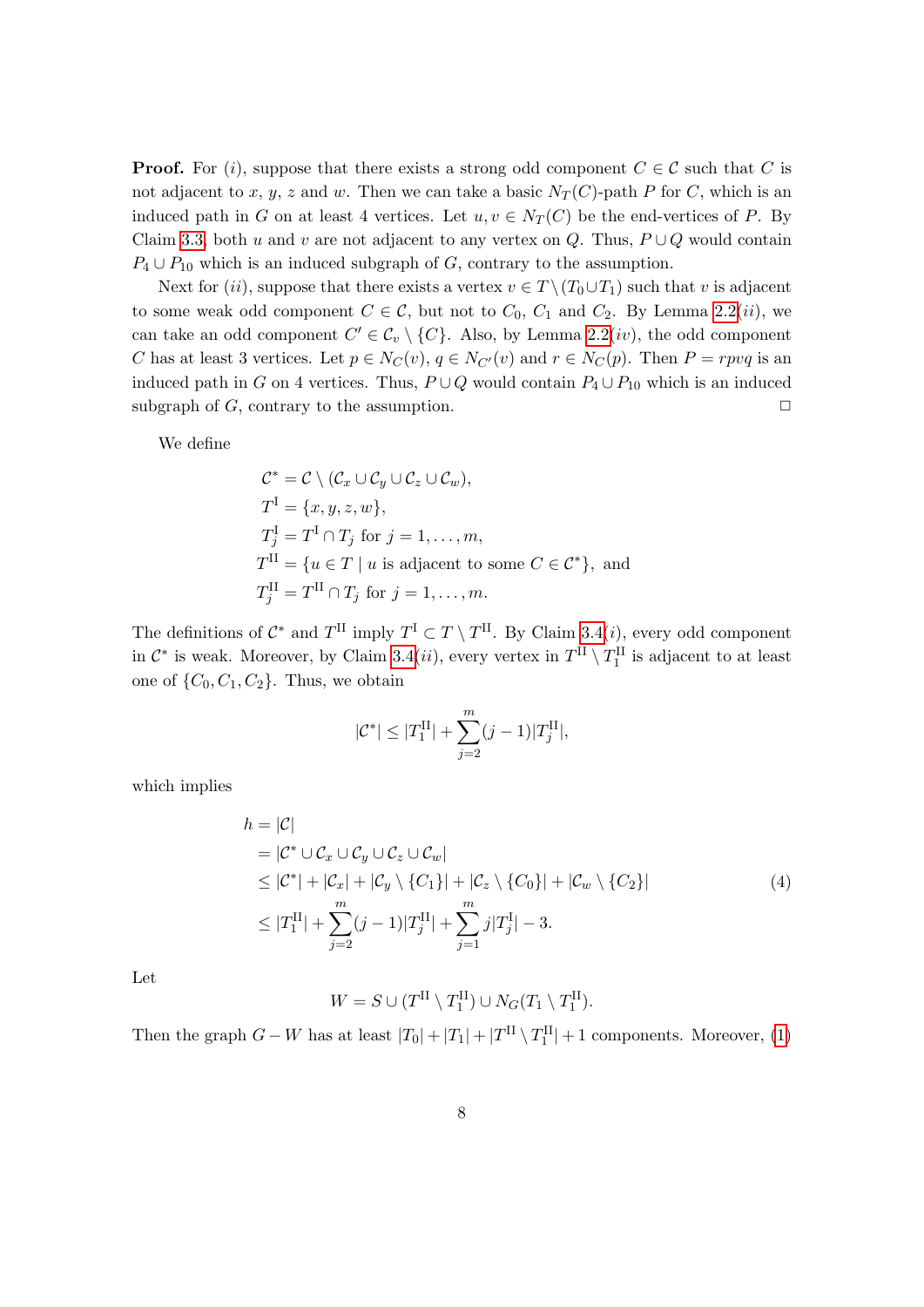and [\(4\)](#page-7-0) imply

<span id="page-8-0"></span>
$$
|W| = |S| + |T^{\text{II}} \setminus T_1^{\text{II}}| + |T_1 \setminus T_1^{\text{II}}|
$$
  
\n
$$
\leq |T_0| + \frac{3}{2}|T_1| + \frac{1}{2} \left( h - \sum_{j=2}^m (j-2)|T_j| \right) - 1 + |T^{\text{II}} \setminus T_1^{\text{II}}| - |T_1^{\text{II}}|
$$
  
\n
$$
\leq |T_0| + \frac{3}{2}|T_1| + \frac{1}{2} \left( \sum_{j=2}^m (2|T_j^{\text{I}}| + |T_j^{\text{II}}|) + |T_1^{\text{I}}| - 3 \right) - 1 + |T^{\text{II}} \setminus T_1^{\text{II}}| - \frac{|T_1^{\text{II}}|}{2} \right) \leq |T_0| + \frac{3}{2}|T_1| + \frac{3}{2} + \frac{3}{2}|T^{\text{II}} \setminus T_1^{\text{II}}| - \frac{|T_1^{\text{II}}|}{2}
$$
  
\n
$$
\leq \frac{3}{2}(|T_0| + |T_1| + |T^{\text{II}} \setminus T_1^{\text{II}}| + 1).
$$
 (5)

Case 2.1.  $\omega(G - W) \geq 2$ .

Since the graph G is  $\frac{3}{2}$ -tough, we have

$$
\frac{3}{2}(|T_0| + |T_1| + |T^{\text{II}} \setminus T_1^{\text{II}}| + 1) \le \frac{3}{2}\omega(G - W) \le |W|,
$$

and so [\(4\)](#page-7-0) and [\(5\)](#page-8-0) achieve the equations. Therefore, we immediately see that the following statements hold.

- $T_0$ ,  $T_1^{\text{I}}$  and  $T_1^{\text{II}}$  are empty. In particular,  $z, w \notin T_1$ , which implies that  $\mathcal{C}_z \setminus \{C_0\}$  and  $\mathcal{C}_w \setminus \{C_2\}$  are not empty.
- The sets  $\mathcal{C}_x, \mathcal{C}_y \setminus \{C_1\}, \mathcal{C}_z \setminus \{C_0\}$  and  $\mathcal{C}_w \setminus \{C_2\}$  are pairwise disjoint. Thus, we get  $Q = wQ_2xQ_1yQ_0z.$

Let  $C_3 \in \mathcal{C}_z \setminus \{C_0\}$ ,  $C_4 \in \mathcal{C}_w \setminus \{C_2\}$ ,  $z_0 \in N_{C_0}(z_0)$  and  $w_4 \in N_{C_4}(w)$ . Suppose that  $C_3$  is strong. Then we can take a basic  $(N_T (C_3) \setminus \{z\})$ -path  $Q_3$  for  $C_3$ . Note that  $Q_3$ is not adjacent to  $Q_0$ ,  $Q_1$  and  $Q_2$  by Claim [3.3.](#page-6-0) Thus,  $Q_3 \cup (w_4wQz_0)$  would contain  $P_4 \cup P_{10}$  which is an induced subgraph of G, contrary to the assumption. Therefore, all odd components in  $\mathcal{C}_z \setminus \{C_0\}$  are weak, and likewise all odd components in  $\mathcal{C}_w \setminus \{C_2\}$  are weak. These statements imply

<span id="page-8-1"></span>
$$
\omega(G - W - \{z, w\}) \ge |T_1| + |T^{\text{II}}| + d_{G-S}(z) + d_{G-S}(w) - 1 \ge 2. \tag{6}
$$

On the other hand, since G is  $\frac{3}{2}$ -tough, we have

<span id="page-8-2"></span>
$$
\frac{3}{2}\omega(G - W - \{z, w\}) \le |W| + 2 = \frac{3}{2}(|T_1| + |T^{\text{II}}| + 1) + 2. \tag{7}
$$

However, [\(6\)](#page-8-1) and [\(7\)](#page-8-2) imply  $d_{G-S}(z) + d_{G-S}(w) \leq \frac{10}{3} < 4$ , a contradiction to  $z, w \notin T_1$ .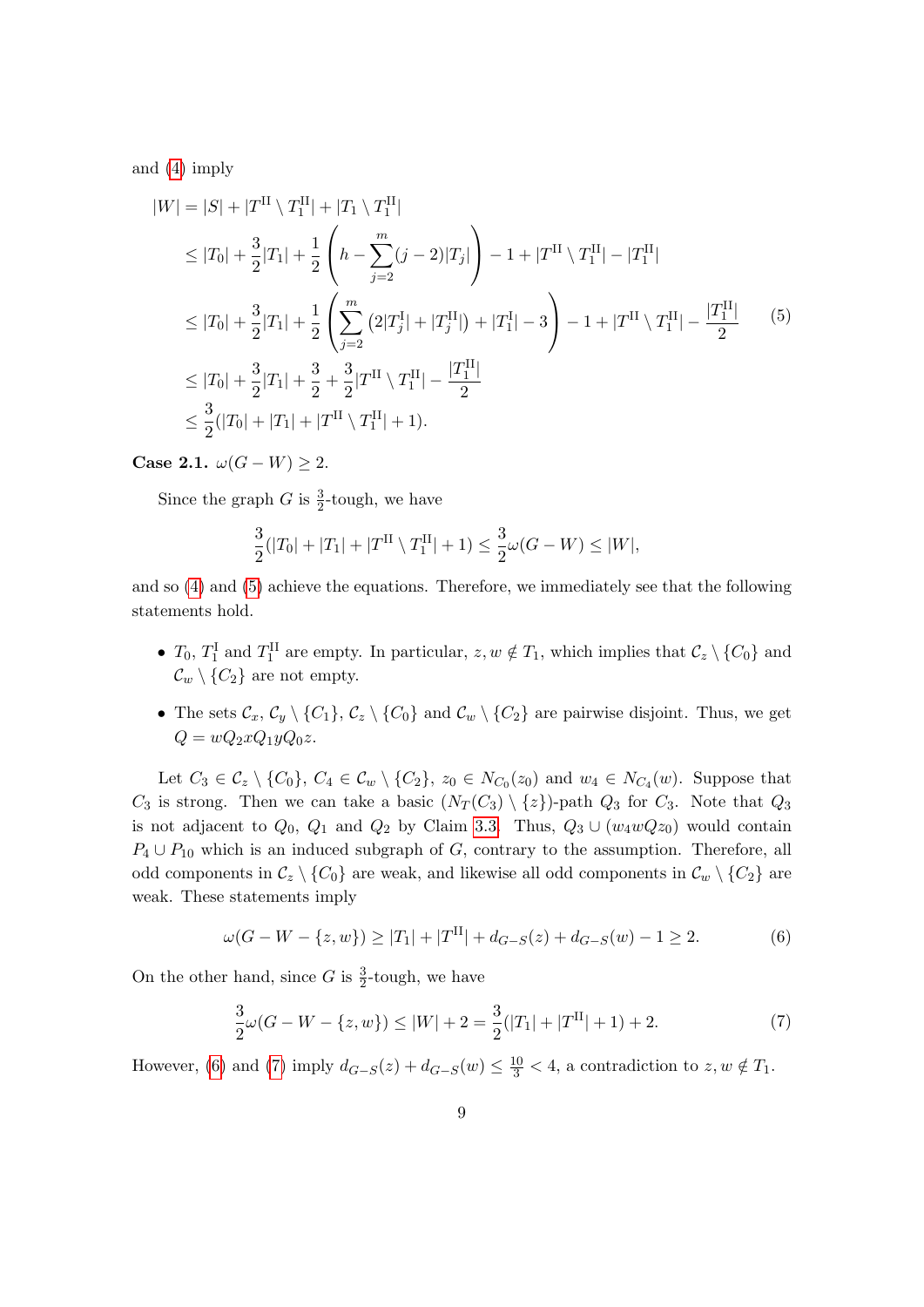Case 2.2.  $\omega(G - W) = 1$ .

In this case, the sets  $T_0$ ,  $T_1$ ,  $T^{\text{II}}$  and  $\mathcal{C}^*$  are empty. Since  $W = S$ , Claim [3.1](#page-3-2) and [\(5\)](#page-8-0) implies  $|S| = 1$ . Therefore, [\(1\)](#page-4-0) implies

<span id="page-9-2"></span>
$$
h \ge 4 + \sum_{j=2}^{m} (j-2)|T_j| \ge \sum_{j=2}^{m} j|T_j^{\text{I}}| - 4. \tag{8}
$$

Using the toughness assumption, we prove Claim [3.5](#page-9-0) and [3.6.](#page-9-1)

<span id="page-9-0"></span>Claim 3.5. All odd components of  $G - (S \cup T)$  are strong.

**Proof.** Suppose that  $C \in \mathcal{C}$  is weak. Then C is adjacent to exactly one vertex  $v \in T^I$ . Since the set  $S \cup \{v\}$  separates C from the others in G, the graph  $G - S - v$  has at least two components. However, it implies

$$
\omega(G - S - v) \ge 2 > \frac{4}{3} = \frac{2}{3}(|S| + 1),
$$

a contradiction to the toughness assumption.  $\Box$ 

<span id="page-9-1"></span>**Claim 3.6.** Let  $C \in \mathcal{C}$ . Then for any vertex  $v \in N_T(C)$  there exists a basic  $N_T(C)$ -path avoiding  $N_C(v)$ .

**Proof.** Let  $C \in \mathcal{C}$  and suppose that there is no basic  $N_T(C)$ -path avoiding  $N_C(v)$  for a vertex  $v \in N_T(C)$ . Since C is strong by Claim [3.5,](#page-9-0) we can take two vertices  $a, b \in$  $N_T(C) \setminus \{v\}$ . Let  $u \in N_C(v)$ . Then by the hypothesis, the vertices in  $N_C(T)$  are separated in  $C - u$ . However, it implies

$$
\omega(G - S - \{a, b, u\}) \ge 3 > \frac{8}{3} = \frac{2}{3}(|S| + 3),
$$

a contradiction to the toughness assumption.  $\Box$ 

Using Claim [3.6](#page-9-1) for some odd components, we will show that the graph  $G$  contains  $P_4 \cup P_{10}$  as an induced subgraph. First, we show that the graph  $G - (S \cup T)$  has an odd component which is adjacent to both z and w.

<span id="page-9-3"></span>**Claim 3.7.** For any  $C \in \mathcal{C} \setminus \mathcal{C}_x$  we have  $e_G(C, \{y, z, w\}) \geq 2$ .

**Proof.** Let  $C \in \mathcal{C} \setminus \mathcal{C}_x$ . Then C is adjacent to at least one of  $\{y, z, w\}$ . Suppose that  $e_G(C, \{y, z, w\}) = 1$ , and let  $v \in \{y, z, w\}$  with  $e_G(v, C) = 1$ . Then by Claim [3.6,](#page-9-1) we can take a basic  $N_T(C)$ -path P avoiding  $N_C(v)$ , which is an induced path of G on at least 4 vertices. By Claim [3.3,](#page-6-0) P and Q are not adjacent in G. Thus,  $P \cup Q$  would contain  $P_4 \cup P_{10}$  which is an induced subgraph of G, contrary to the assumption.  $\Box$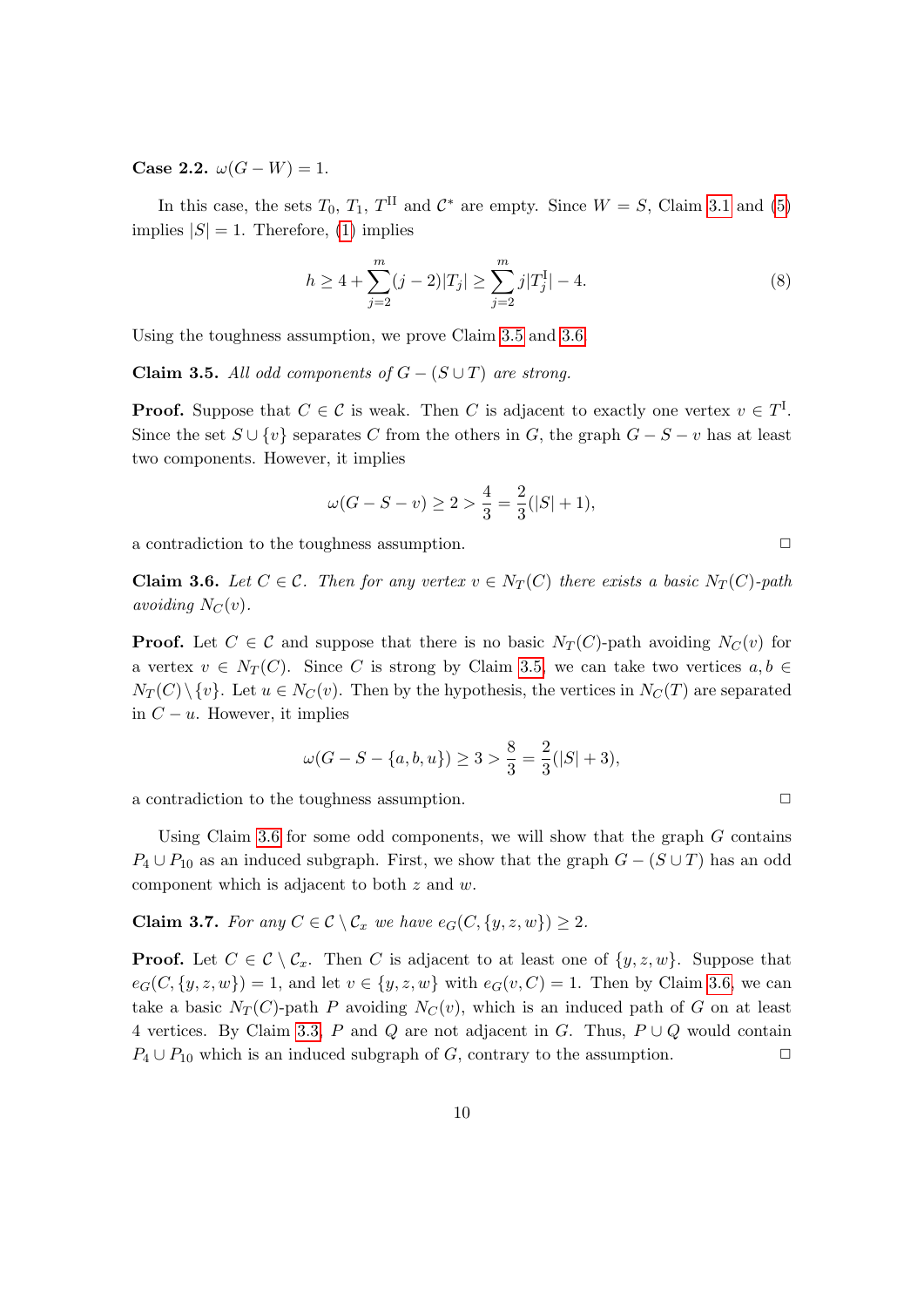<span id="page-10-0"></span>**Claim 3.8.** There exists an odd component  $C_3 \in \mathcal{C} \setminus \{C_0, C_1, C_2\}$  which is adjacent to both z and w.

**Proof.** Note that by [\(8\)](#page-9-2), there is at most one odd component of  $G - (S \cup T)$  that belongs to at least two of the sets  $\mathcal{C}_x, \mathcal{C}_y \setminus \{C_1\}, \mathcal{C}_z \setminus \{C_0\}$  and  $\mathcal{C}_w \setminus \{C_2\}$ . If w is adjacent to some  $C \in \{C_0, C_1\}$ , then there exists  $C' \in \mathcal{C}_z \setminus \{C_0, C_1, C_2\}$  with  $e_G(C', \{x, y, w\}) = 0$ , contrary to Claim [3.7.](#page-9-3) Thus, we get  $e_G(w, C_0) = e_G(w, C_1) = 0$ , implying that  $\mathcal{C}_w \setminus \{C_0, C_1, C_2\}$  is not empty. Let  $C_3 \in \mathcal{C}_w \setminus \{C_0, C_1, C_2\}$ . Then one of  $\{x, y, z\}$  is adjacent to  $C_3$  by Claim [3.7.](#page-9-3) If  $e_G(C_3, \{x, y\}) \geq 1$ , then there exists  $C \in \mathcal{C}_z \setminus \{C_0, C_1, C_2, C_3\}$  with  $e_G(C, \{x, y, w\}) = 0$ , contrary to Claim [3.7.](#page-9-3) Thus, we obtain  $e_G(C_3, \{x, y\}) = 0$  implying  $e_G(C_3, z) = 1$ .

By Claim [3.8,](#page-10-0) we can take an odd component  $C_3 \in (\mathcal{C}_z \cap \mathcal{C}_w) \setminus \{C_0, C_1, C_2\}$ . Thus, we obtain

$$
h = |\mathcal{C}_x| + |\mathcal{C}_y \setminus \{C_1\}| + |\mathcal{C}_z \setminus \{C_0\}| + |\mathcal{C}_w \setminus \{C_2, C_3\}|
$$
  
= 
$$
\sum_{j=2}^m (j-2)|T_j| + 4 = \sum_{j=2}^m j|T_j^I| - 4,
$$

which implies that the following statements hold.

- The sets  $\mathcal{C}_x, \mathcal{C}_y \setminus \{C_1\}, \mathcal{C}_z \setminus \{C_0\}$  and  $\mathcal{C}_w \setminus \{C_2, C_3\}$  are pairwise disjoint. Thus, we get  $Q = wQ_2xQ_1yQ_0z$ .
- $T \setminus T^{\mathrm{I}} \subset T_2$ .

We shall show that the set  $T \cup V(C_0) \cup V(C_1) \cup V(C_2) \cup V(C_3)$  contains a subset which induces a subgraph of G isomorphic to  $P_4 \cup P_{10}$ .

Using Claim [3.6,](#page-9-1) we can take a basic  $N_T(C_3)$ -path  $R_3$  avoiding  $N_{C_3}(z)$ . Let  $a, b \in$  $N_T(C_3) \setminus \{z\}$  be the end-vertices of  $R_3$ . Note that any vertex in  $\{a, b\} \setminus \{w\}$  is not adjacent to Q by Claim [3.3.](#page-6-0) Since G is  $(P_4 \cup P_{10})$ -free,  $w \in \{a, b\}$  and we may set  $b = w$ . Let  $Q' = aR_3wQy$ . Then  $Q'$  is an induced path in G on at least 10 vertices.

Using Claim [3.6](#page-9-1) again, we can take a basic  $N_T(C_0)$ -path  $R_0$  avoiding  $N_{C_0}(y)$ . Let  $b, c \in N_T(C_0) \setminus \{y\}$  be the end-vertices of  $R_0$  (note that the vertex z may be in  $\{b, c\}$ ). Now any vertex in  $\{b, c\} \setminus \{a\}$  is not adjacent to  $Q'$ . Since G is  $(P_4 \cup P_{10})$ -free,  $a \in \{b, c\}$ and we may set  $c = a$ . Replace  $Q'$  with  $bR_0aQ'x$ . Then  $Q'$  is still an induced path in G on at least 10 vertices.

Using Claim [3.6](#page-9-1) again, we can take a basic  $N_T(C_1)$ -path  $R_1$  avoiding  $N_{C_1}(x)$ . Let  $c, d \in N_T(C_1) \setminus \{x\}$  be the end-vertices of  $R_1$  (note that the vertex y may be in  $\{c, d\}$ ). Since  $a \in T \setminus T^I \subset T_2$ ,  $a \notin \{c, d\}$ . Moreover, any vertex in  $\{c, d\} \setminus \{b\}$  is not adjacent to Q'. Thus, since G is  $(P_4 \cup P_{10})$ -free,  $b \in \{c, d\}$  and we may set  $d = b$  (also  $b \neq z$  turns out). Replace  $Q'$  with  $cR_1bQ'w$ . Then  $Q'$  is still an induced path in G on at least 10 vertices.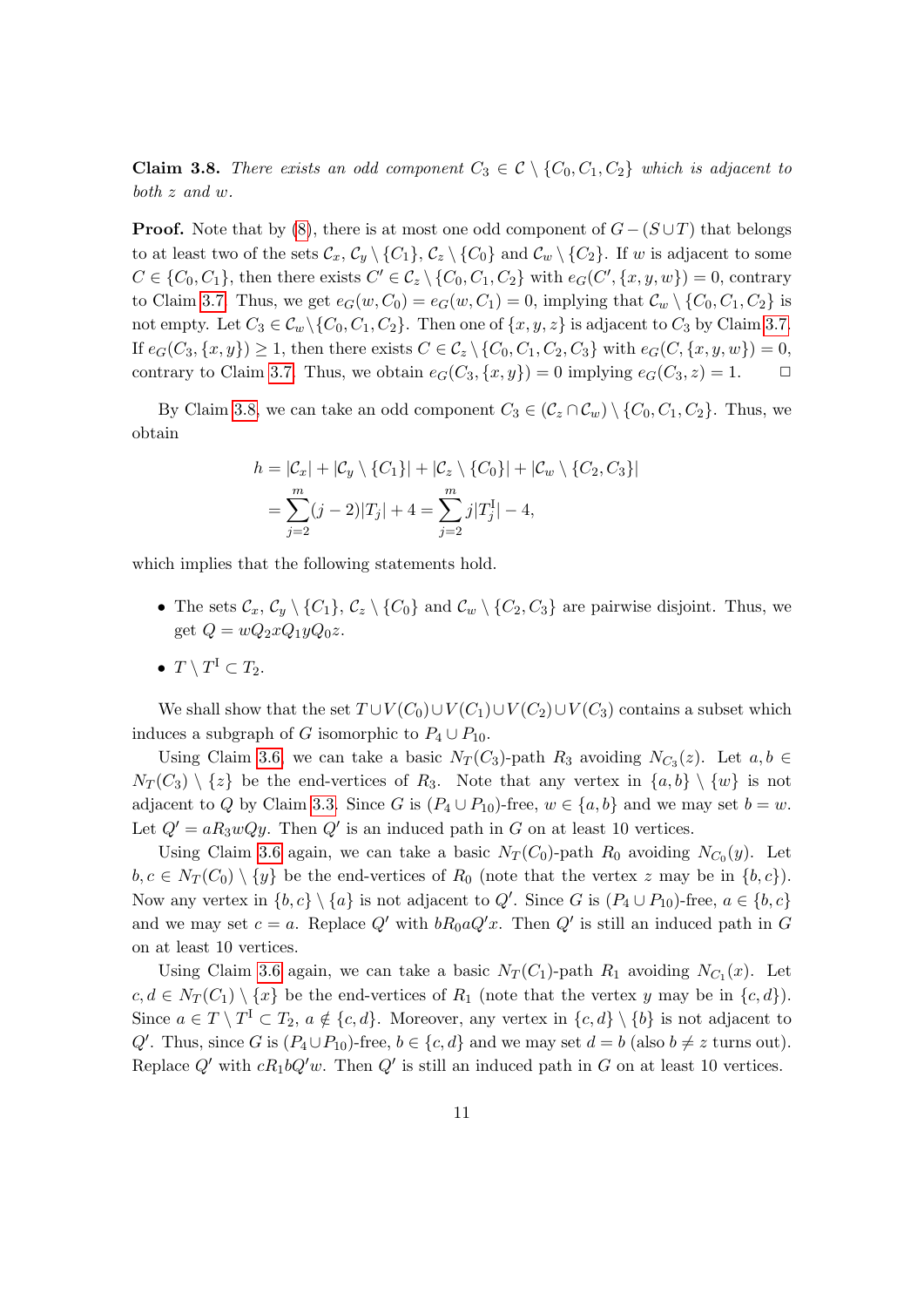Using Claim [3.6](#page-9-1) again, we can take a basic  $N_T(C_2)$ -path  $R_2$  avoiding  $N_{C_2}(w)$ . Let  $d, e \in N_T(C_2) \setminus \{w\}$  be the end-vertices of  $R_2$  (note that the vertex x may be in  $\{d, e\}$ ). Since  $a, b \in T \setminus T^I \subset T_2$ ,  $\{d, e\} \cap \{a, b\} = \emptyset$ . Moreover, any vertex in  $\{d, e\} \setminus \{c\}$  is not adjacent to Q'. Thus, since G is  $(P_4 \cup P_{10})$ -free, either  $c \in \{d, e\}$  and we may set  $e = c$ (also  $c \neq y$  turns out). Replace Q' with  $dR_2cQ'a$ . Then Q' is still an induced path in G on at least 10 vertices.

Suppose  $d \notin N_T(C_3)$ . Using Claim [3.6,](#page-9-1) we take a basic  $N_T(C_3)$ -path R avoiding  $N_{C_3}(a)$ . Let  $e, f \in N_T(C_3) \setminus \{a\}$  be the end-vertices of R. Then we have  $d \notin \{e, f\}$  by the hypothesis. However, then  $R \cup Q'$  would contain  $P_4 \cup P_{10}$  which is an induced subgraph of G, contrary to the assumption. Thus, we obtain  $d \in N_T(C_3)$  (also  $d \neq x$  turns out).

Since  $e_G(C_3, T) \equiv 1 \mod 2$ , there exists a vertex  $e \in N_T(C_3) \setminus \{a, d, w, z\}$ . Then e is adjacent to neither Q nor Q'. Let R be a basic  $N_T(C_3)$ -path starting in e and  $f \in N_T(C_3)$ be the other end-vertex of R. If  $f \notin \{a, d\}$ , then  $R \cup Q'$  would contain  $P_4 \cup P_{10}$  which is an induced subgraph of G. Otherwise,  $R \cup Q$  would contain  $P_4 \cup P_{10}$  which is an induced subgraph of G. Both cases contradict the assumption. This completes the proof of Theorem [1.4.](#page-2-1)  $\Box$ 

#### 4 Examples of graphs without 2-factor

In this section, we show the examples of  $2P_5$ -free graphs without 2-factor mentioned in Section [1.](#page-0-0) The examples appear in [\[4\]](#page-13-13), but we will describe the details again here.

For two integers  $l \geq 1$  and  $m \geq 2$ , we construct the graph  $G(l,m)$  as follows. Let  $A_1, \ldots, A_{2m+1}$  be  $2m+1$  copies of  $K_{2l+1}$ , and B be a copy of  $K_{(2l+1)(2m+1)}$ . Let A be the union of  $A_1, \ldots, A_{2m+1}$ . The graph  $H(l,m)$  is obtained by first joining the vertices of A to the vertices of  $B$  by a perfect matching, and then subdividing each matching edge with a single vertex. We write the set of  $(2l+1)(2m+1)$  subdividing vertices by T. We define the graph  $G(l, m)$  as  $G(l, m) = S + H(l, m)$ , where S is a copy of  $K_m$ . The graph  $G(l, m)$ is sketched in Figure [1.](#page-12-1)

For the pair of sets  $(S, T)$ , since every vertex  $v \in T$  satisfies  $d_{G(l,m)-S}(v) = 2$  and  $A_1, \ldots, A_{2m+1}$  and B are odd components of  $G(l,m) - (S \cup T)$ , we have

$$
\eta(S,T) = 2|S| - 2|T| + \sum_{v \in T} d_{G(l,m)-S}(v) - h(S,T) = 2m - (2m + 2) = -2.
$$

Thus, by Theorem [2.1\(](#page-2-3)*ii*), the graph  $G(l, m)$  does not contain 2-factor for any l and m. Moreover, for any l and m, the graph  $G(l, m)$  is a  $2P_5$ -free graph. Indeed, any induced path in  $G(l, m)$  on at least 3 vertices is in  $H(l, m)$  and any induced path in  $H(l, m)$  on at least 5 vertices must contain at least one vertex in  $B$ . Therefore, since  $B$  is complete, the graph  $G(l, m)$  does not contain induced subgraph isomorphic to  $2P_5$ .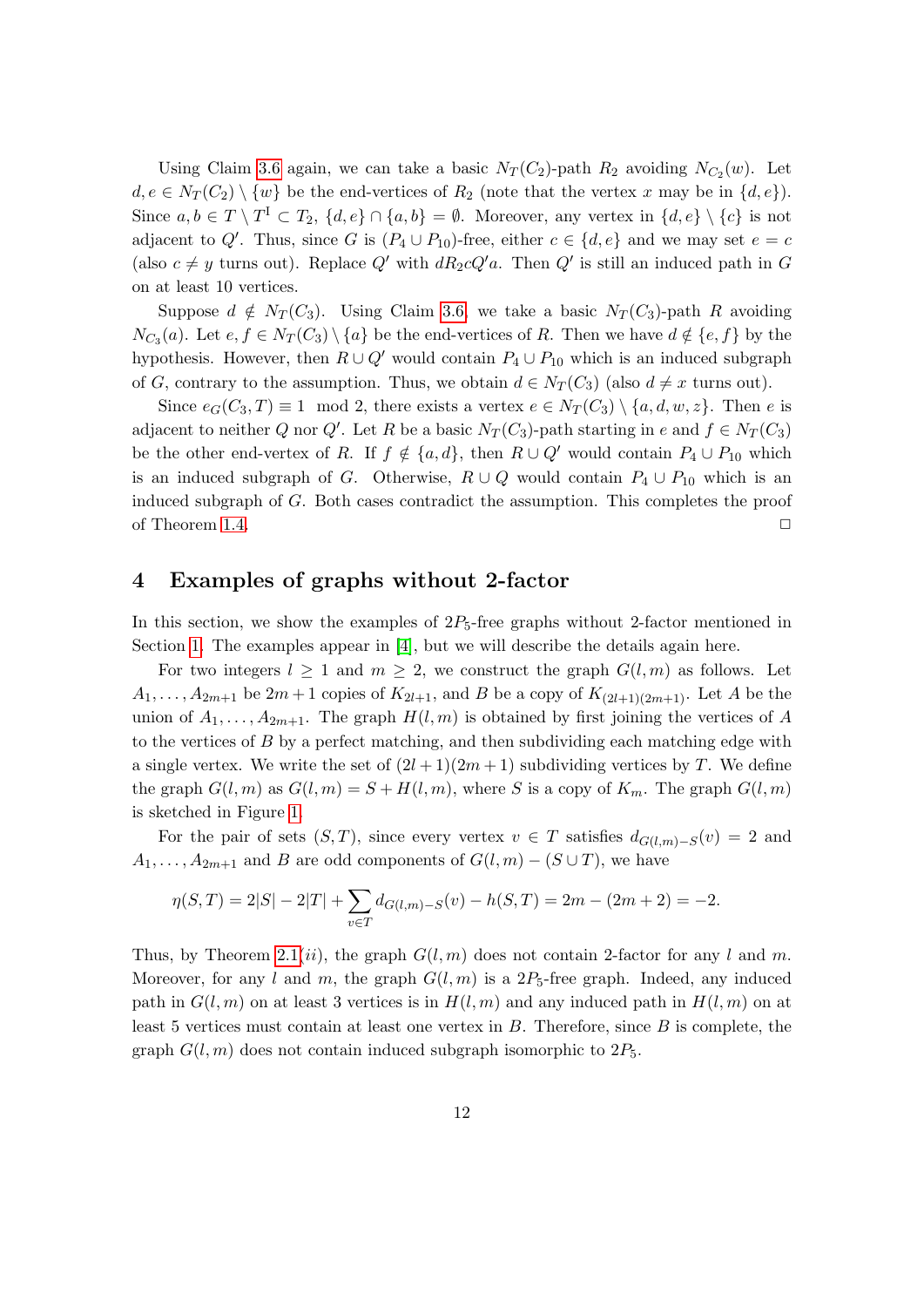

<span id="page-12-1"></span>Figure 1: The graph  $G(l, m)$ .

The toughness of  $G(l, m)$  is given by

$$
t(G(l,m))=\frac{m+(2l+1)(2m+1)+2l(2m+1)}{(2l+1)(2m+1)+1}=2-\frac{m+3}{(2l+1)(2m+1)+1}.
$$

In particular, a set  $W \subset V(G(l,m))$  with  $\omega(G(l,m)-W) \geq 2$  that satisfies

$$
t(G(l,m)) = \frac{|W|}{\omega(G(l,m) - W)}
$$

is obtained as follows. First, for each  $i = 1, ..., 2m + 1$ , we take one vertex  $a_i \in A_i$ . Next, we choose one vertex  $a \in \{a_1, \ldots, a_{2m+1}\}\$ , and let  $x \in T$  be the vertex adjacent to a and  $b \in B$  be the vertex adjacent to x. Then the set W is obtained by

$$
W = S \cup (A \setminus \{a_1, \ldots, a_{2m+1}\}) \cup (B \setminus \{b\}) \cup \{x\}.
$$

By fixing m and choosing l large, we can make the toughness of the graph  $G(l, m)$  closer to 2 from below.

# Acknowledgements

We would like to thank Professor Katsuhiro Ota for his helpful comments. The author's work was supported by JST Doctoral Program Student Support Project (JPMJSP2123).

## References

<span id="page-12-0"></span>[1] D. Bauer, H. J. Broersma, and E. Schmeichel, Toughness in graphs – a survey, Graphs and combinatorics, 22(1):1–35, 2006.